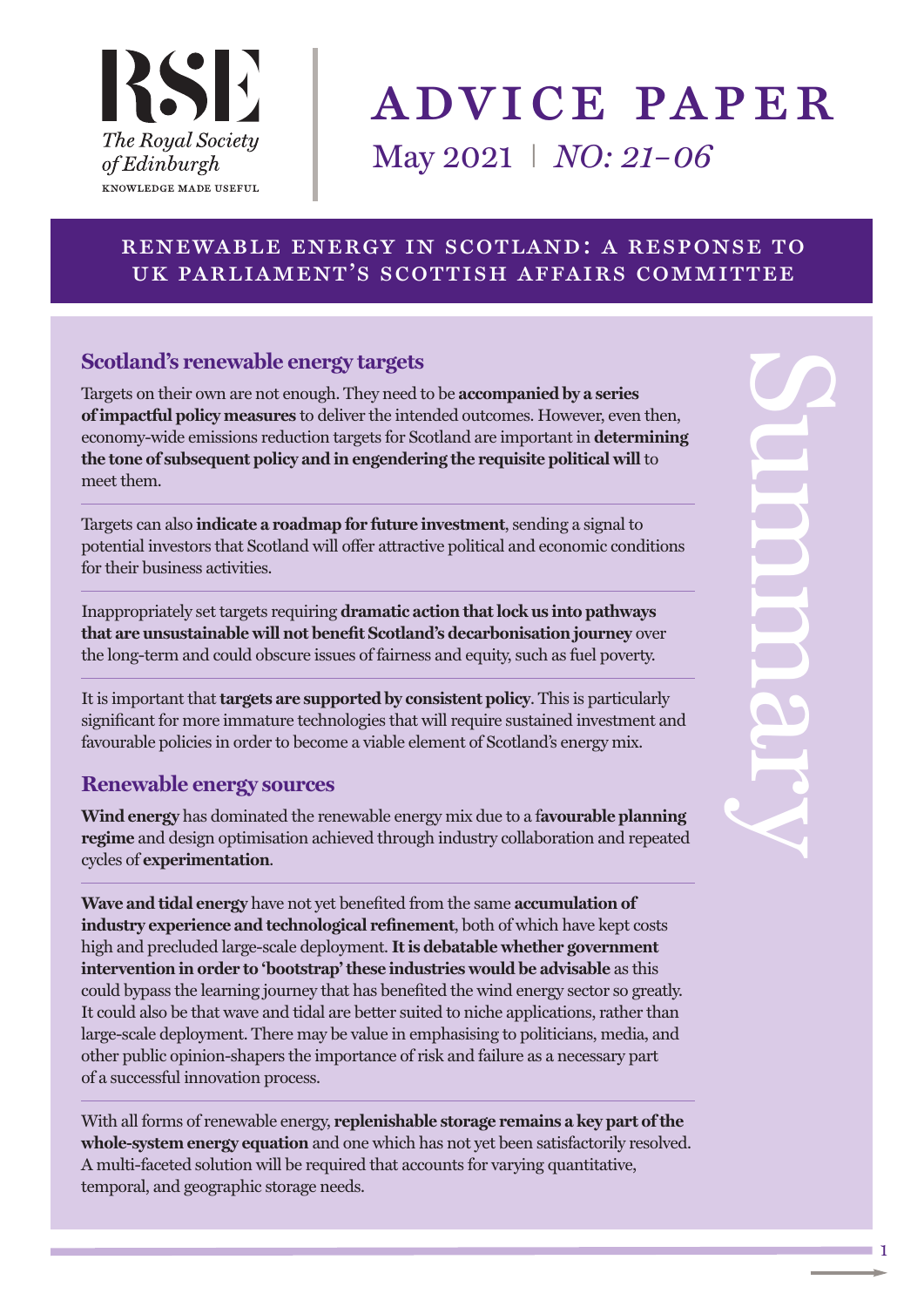**Scotland could be poised for global leadership in carbon capture and storage (CCS)** if it is able to take advantage of conducive domestic conditions and experiment with more flexible and forward-thinking applications. As part of a bioenergy with carbon capture and storage (BECCS) process, CCS can potentially be used to **decarbonise urban waste treatment as well as distilleries and breweries**. Supporting the growth of **combined, community-based forestry and smaller-scale BECCS projects** could bring appreciable local community benefit, from employment in renewable forestry to power technology. CCS can also be used in processes that generate clean energy to **power vehicles and heat homes, both of which are already taking place in Scotland.**

Other types of negative emission technologies such as **direct air capture** and **nature-based solutions (NBS)** are beginning to emerge and with the right support could end up making a significant contribution to removing  $CO<sub>2</sub>$  from the atmosphere whilst also advancing wider environmental aims such as protecting biodiversity.

# **Employmentin renewable energy sector**

The **Scottish industrial base remains comparatively weak by international standards** and currently cannot offer the same quality guarantee as foreign manufacturers. According to the Just Transition Commission, the quest to deliver renewables projects at the lowest cost when bidding for **Contracts for Difference (CfD) may have had adverse implications on the development of a local supply and labour chain in Scotland**.

While the construction of renewable and low carbon energy infrastructure could generate jobs in the short-term, the **development** of a local supply chain for operation and maintenance **(O&M) services will provide Scotland with a higher value and more sustainable source of economic benefit**. Whole life carbon costs could be made a mandatory consideration during the assessment of project tenders, thereby giving further advantage to local suppliers of materials, local labour, and local added value products. There is also potential to upgrade existing port infrastructure on both the east and west coasts as part of supply chain development, particularly deep water facilities for offshore wind. This could help to revitalise coastal communities that have suffered economic hardships and population loss in the wake of declines in the fishing industry and a drop in tourism during the COVID-19 pandemic.

**Simplifying the reskilling process** through the use of skills passports and other mechanisms could encourage more people to make the switch to the renewables sector, as the time and money that are currently required to retrain could be a disincentive. It will also be important to remember that the **oil and gas sector is not homogenous**. Some workers have skills that can more readily be adapted or transferred to accommodate career shifts into related sectors such as renewable energy. However, others **are employed in more peripheral capacities**, such as hospitality or public relations. Diversification strategies for regions such as north-east Scotland can **consider such skills within regional economic diversification strategies** and offer targeted support as part of wider retraining programmes to ensure workers in supporting industries are not left behind.

2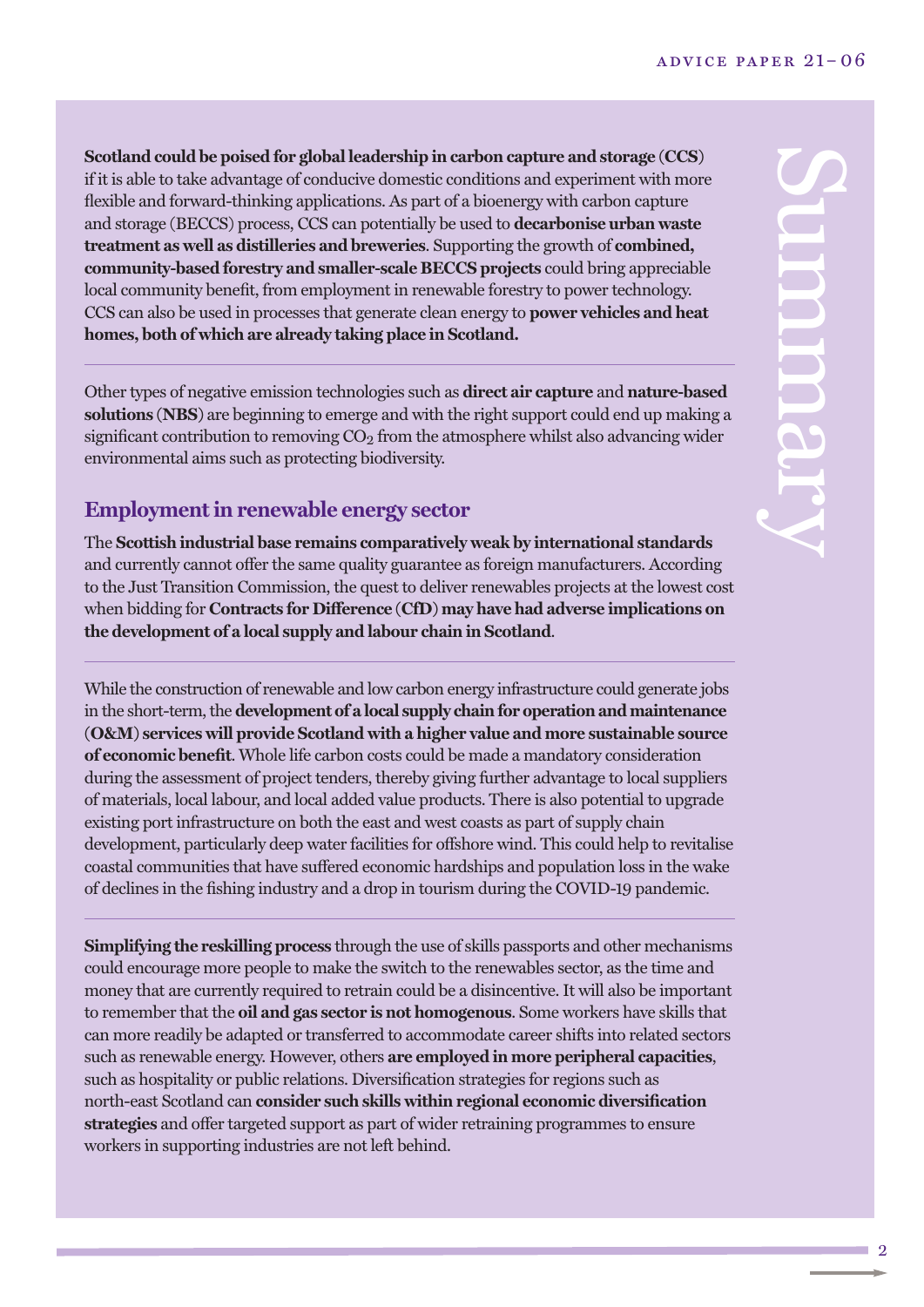$\mathbf{C}$ 

u

m

**DU** 

 $\mathbf{g}$ 

 $\prec$ 

**More evidence** is needed about the **types of skills and roles industries such as those for renewables, low carbon heating, and building efficiency will be looking to fill** so that prospective entrants can make informed decisions about their learning and career pathways and so that tertiary education institutions can develop the most relevant programmes. Fundamentally, Scotland must ensure a corresponding number of jobs for those leaving the oil and gas sector. This could involve **stimulating the growth of more small and medium-sized enterprises (SMEs)in the renewables sector.**

### **Intergovernmental relations**

Successful delivery of Scotland's decarbonisation and just transition ambitions will require **effective cooperation between UK and Scottish Governments and coherence across devolved and reserved policies**.

There is also a need to clarify the role of government in **influencing behaviour change** across the population. Further emissions reductions as well as the consolidation of certain types of renewable technologies within Scotland's energy mix will require lasting changes to be made at the level of the consumer.

**Local authorities** should be sufficiently resourced and empowered in order to deliver national ambitions on the ground.

## **Renewable energy in Scotland: A response to the UK Parliament Scottish Affairs Committee inquiry**

**1** The Royal Society of Edinburgh (RSE), Scotland's National Academy, welcomes the opportunity to respond to UK Parliament Scottish Affairs Committee's inquiry into renewable energy in Scotland. The RSE has been particularly active in the area of energy policy in recent years, including publishing a major inquiry into Scotland's energy future in 2019**1** and preparing policy advice for national consultations on the Draft Offshore Wind Policy Statement**2** and the interim report of the Just Transition Commission in 2020. **3** The working group preparing this paper was comprised of Fellows and Young Academy of Scotland members, all of whom have significant knowledge of the renewable energy sphere

and occupy various roles across academia, industry, policy, and other sectors. We would be pleased to discuss this response further with the Scottish Affairs Committee should they consider this useful.

# **Questions**

## **1) Scotland's renewable energy targets**

- How effective has the setting of targets been in achieving 'net zero' emissions by 2050 (UK Government) and 2045 (Scottish Government)?
- What lessons can or have been learned from setting net zero targets?
- To what extent does the UK Government's latest white paper – *[Powering](https://www.gov.uk/government/publications/energy-white-paper-powering-our-net-zero-future) our [net-zero](https://www.gov.uk/government/publications/energy-white-paper-powering-our-net-zero-future) future* – ensure that renewable energy targets will be met in the UK.

**<sup>1</sup>** Royal Society of Edinburgh.(2019). S*cotland's Energy Future.* [https://www.rse.org.uk/wp-content/uploads/2019/06/Energy-Report-for-Web-2.pdf](https://www.rse.org.uk/wp-content/uploads/2019/06/Energy-Report-for-Web-2.pdf )

**<sup>2</sup>** Royal Society of Edinburgh.(2020). Draft Offshore *Wind Policy Statement: A Response to Scottish Government.* [https://www.rse.org.uk/wp-content/uploads/2020/04/RSE-Response-to-Draft-Offshore-Wind-Policy-Statement-Final-Version.pdf](https://www.rse.org.uk/wp-content/uploads/2020/04/RSE-Response-to-Draft-Offshore-Wind-Policy-Statement-Final-Version.pdf )

**<sup>3</sup>** Royal Society of Edinburgh.(2020). *Just Transition Commission Interim Report: A Response to Scottish Government.* [https://www.rse.org.uk/wp-content/uploads/2020/07/Just-Transition-Commission-Final-Published-Version.pdf](https://www.rse.org.uk/wp-content/uploads/2020/07/Just-Transition-Commission-Final-Published-Version.pdf )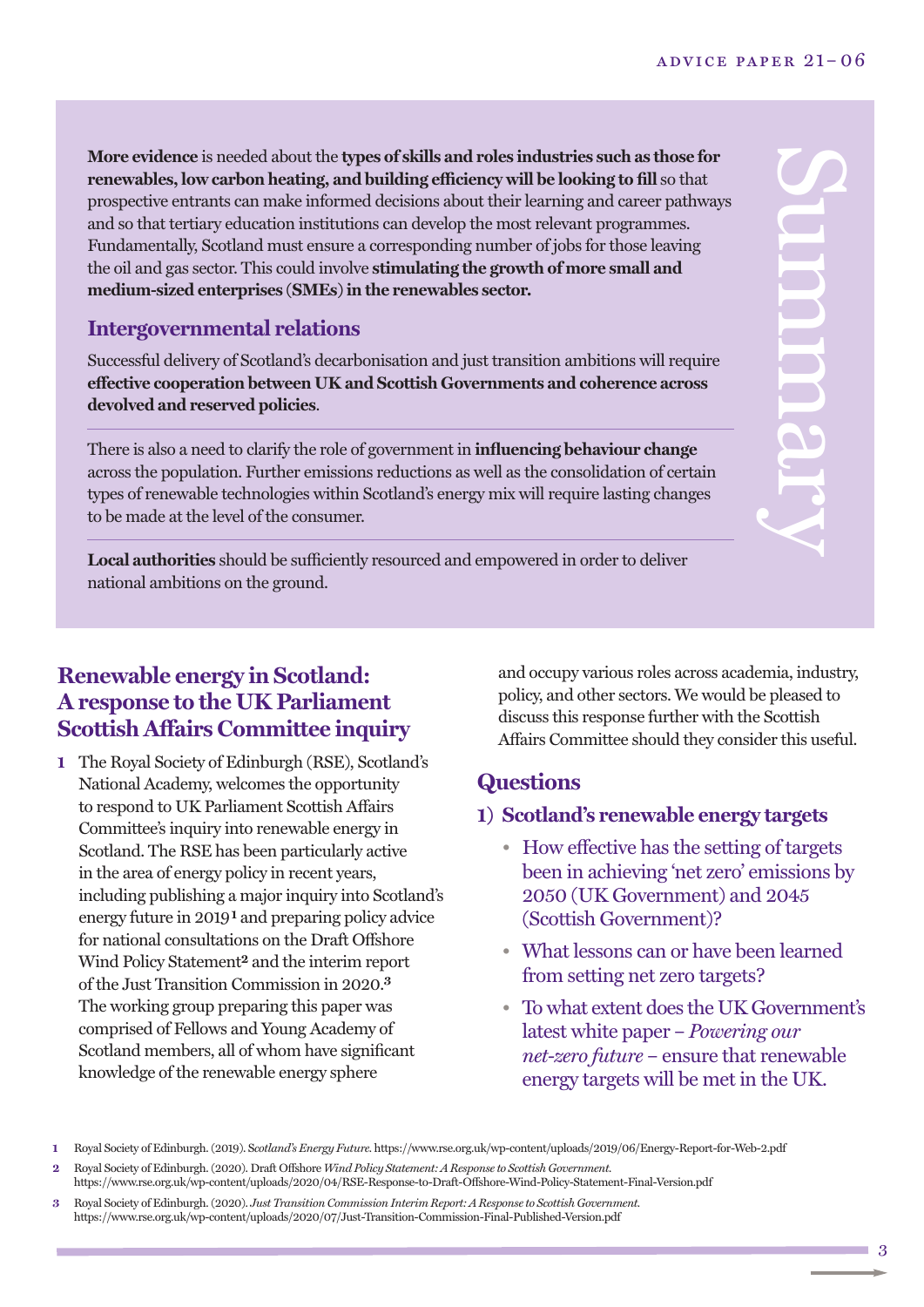- **2** Emissions reductions in the UK in the last 15 years have largely been due to a reduction in the emissions associated with electricity production**4** and, in particular, the development of renewable power generation. The closures of large-scale, carbon-intensive industrial complexes such as Ravenscraig and Cambuslang have also made a measurable contribution to decarbonisation. Scotland has been very successful at promoting renewable energy – particularly wind energy – over more carbon-intensive forms. In particular, the Scottish Government created an atmosphere of confidence for investors and streamlined planning consents for renewables projects. Coupled with financial incentives for investment in renewable generation set at a UK level, these mechanisms have been the main ways in which targets have been met. That is, targets on their own are not enough. They need to be accompanied by a series of impactful policy measures to deliver the intended outcomes. While some of these are within the powers of the Scottish Government, others, such as electricity market arrangements, are reserved. However, even then, economy-wide emissions reduction targets for Scotland are important in determining the tone of subsequent policy and in engendering the requisite political will to meet them.
- **3** Targets can also indicate a roadmap for future investment, sending a signal to potential investors that Scotland will offer attractive political and economic conditions for their business activities. From this perspective, the relative ambition of any targets can perhaps be indirectly measured by assessing the level of innovation and investment that follow. In this sense, ambitious targets that encourage the growth of numerous types of renewables or low carbon and heat vectors could give rise to a low carbon and renewable technology race in Scotland that leads to knock-on benefits by building a diversified industry value chain.
- **4** The setting of targets is also more nuanced than merely delineating a goal for gross emissions reductions. For example, targets can be applied to the proportion of total electricity derived from a particular source or to bringing unit costs down. Sectoral targets can be important in highlighting areas in which more work is needed, such as the

significant reductions that remain to be achieved in heating and transport. Taken as a whole, these targets are important in determining whether continued decarbonisation is proceeding in a fair and sustainable manner. Inappropriately set targets requiring dramatic action that lock us into pathways that are unsustainable will not benefit Scotland's decarbonisation journey over the long-term and could obscure issues of fairness and equity, such as fuel poverty.

- **5** It is important that targets are supported by consistent policy. This is particularly significant for more immature technologies that will require sustained investment and favourable policies in order to become a viable element of Scotland's energy mix.
- **6** Lastly, it is important to remember that, however ambitious they may be, targets do not automatically translate into successful delivery. As COP26 nears and nations take stock of their variable progress towards decarbonisation commitments, it is a timely reminder that targets must be supported by a realistic framework of concerted and consistent action that includes regular evaluation across a range of metrics.

#### **2) Renewable energy sources**

- What variables have contributed toward wind energy providing more energy to the grid than any other renewable source?
- Why does marine energy account for such a small proportion of the total energy output of renewables in Scotland?
- What is being done to develop and research other forms of renewable energy in Scotland such as wave/tidal energy and carbon capture usage and storage (CCUS) energy or others?
- **7** As *Scotland's Energy Future* describes, Scotland has excellent wind resources due to the regular passing of low-pressure systems across the North Atlantic. The planning system in Scotland has also supported onshore wind farm development, grid connections, and low-carbon transition infrastructures. **5**

**<sup>4</sup>** This includes the closure of coal fired power stations such as Longannet and Cockenzie.

**<sup>5</sup>** Royal Society of Edinburgh.(2019). *Scotland's Energy Future*. https://www.rse.org.uk/wp-content/uploads/2019/06/Energy-Report-for-Web-2.pdf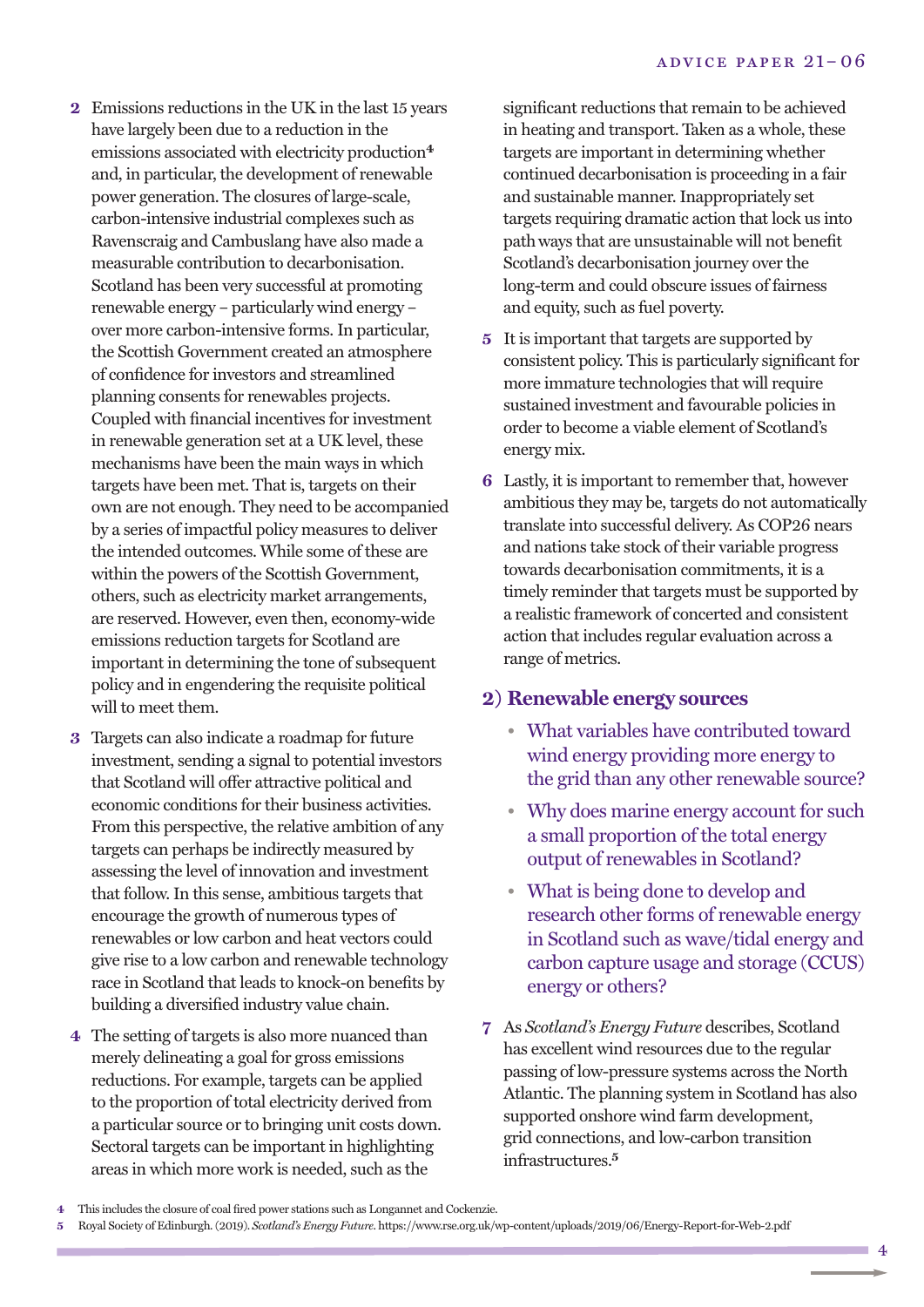- **8** Costs for wind have maintained a downward trend. Over the period from 1989 to 2019, UK levelised costs**6** for onshore wind fell by two thirds. While capital costs fell, a major source of the reduction has been major growth in productivity from larger, more efficient turbines and the optimisation of turbine design. **7**
- **9** Changes in cost for offshore wind installations have been even more impressive. The major gains relate to economies associated with fewer, larger turbines; greater experience; and substantial industry collaboration. **8**
- **10** As developing technologies, costs for tidal, and especially wave, are currently well above those for offshore wind. With only a few MW of capacity installed worldwide, there has been little scope for significant learning by doing, economies of scale, or cost of capital reductions. **9**
- **11** Technological development across the wave and tidal sectors has been uneven; wave energy in particular has experimented with a multitude of designs, none of which has advanced to the stage where large-scale commercial deployment is economically feasible. There is also an observed shortage of entrepreneurial capacity in wave and tidal energy in Scotland. Despite these challenges, wave and tidal resources are vast and are potentially more reliable than wind power at source.
- **12** Artificially integrating wave and tidal energy into the energy mix through government intervention could have benefits and drawbacks. While such 'bootstrapping' could be necessary to overcome cost barriers and could also potentially provide new employment opportunities, there are also clear advantages to allowing these technologies to follow a more organic trajectory of experimentation, demonstration, failure, and improvement. Indeed, although risk and failure are often regarded as undesirable, especially for developments involving public

funds, they are intrinsic features of successful innovation. There may therefore be value in emphasising to politicians, media, and other public opinion-shapers the importance of risk and failure as a necessary part of a successful innovation process. Many of the advances made in wind energy were the result of trial and error and the application of lessons learned. It might also prove to be the case that wave and tidal energy are not suited to the same level of large-scale deployment as offshore wind energy and may instead be more useful in specific circumstances, such as contributing to energy security in island settings.

**13** With all forms of renewable energy, replenishable storage remains a key part of the whole-system energy equation and one which has not yet been satisfactorily resolved. Storage can take various forms, including battery storage of electricity, pumped hydroelectric storage, and storing natural gas or hydrogen in salt caverns or depleted oil fields. Ultra-high temperature thermal energy storage, **10, 11** is a fast-emerging technology which both the UK and Scottish Governments have earmarked for rapid industrial development. Each form of storage contributes in its own way to system resilience. All potential forms of increasing storage capacity would provide storage on different timescales and for different purposes. Batteries may balance electrical demand on timescales of seconds or minutes. Reserve dispatchable power from pumped storage, hydrogen combustion, or fuel cells can balance hours or days. Storage of several tens of TWh for multiple days can contribute to overall security of supply by providing accessible reserves of energy during periods of high demand and by stabilising the variable availability of renewably generated energy. A multi-faceted solution will be required that accounts for varying quantitative, temporal, and geographic storage needs.

**7** Royal Society ofEdinburgh.(2019). *Scotland'sEnergyFuture*. <https://www.rse.org.uk/wp-content/uploads/2019/06/Energy-Report-for-Web-2.pdf>

**9** ibid

**<sup>6</sup>** According toBEIS, 'levelised costs' refer to the average costs ofthe lifetime ofthe plant perMWh of electricity generated.They reflectthe cost of building, operating and decommissioning a generic plant for each technology.

**<sup>8</sup>** ibid

**<sup>10</sup>** Robinson,A.(2017). Ultra-high temperature thermal energy storage. Part 1:Concepts. *Journal ofEnergy Storage*, 13, 277-286. https://doi.org/10.1016/j.est.2017.07.020 **11** Robinson,A.(2018). Ultra-high temperature thermal energy storage. Part 2:Engineering and operation. *Journal ofEnergy Storage,* 18, 333-339.

https://doi.org/10.1016/j.est.2018.03.013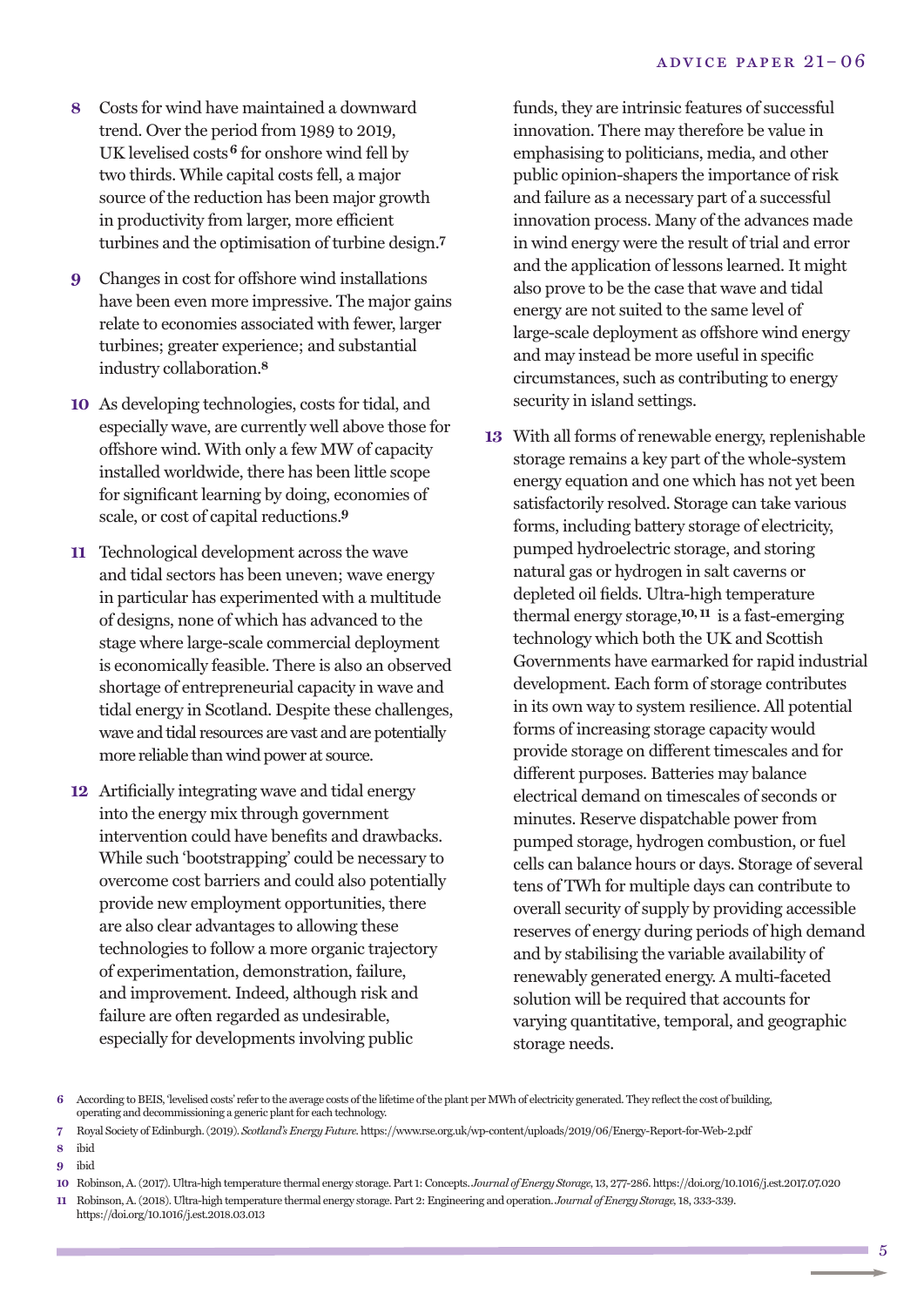- **14** While considerable investment has been dedicated to carbon capture and storage (CCS) research and development, there remain significant barriers to large-scale implementation over the short- to medium-term. Scotland could be poised for global leadership in this field if it is able to take advantage of conducive domestic conditions and experiment with more flexible and forward-thinking applications. North Sea deposits that once held oil and gas could be repurposed for carbon dioxide storage on a geological time scale. There are extant pipeline,  $CO<sub>2</sub>$  capture, industrial, and combustion facilities on the east coast which could be adapted to CCS and DACCS**12** activities. In addition to trees and energy crops – whose role in BECCS**13** can be contentious if appropriate sustainability considerations are not taken into account – BECCS feedstock could potentially be derived from urban waste facilities or from fermentation emissions arising from breweries and distilleries. These waste products can also be directed towards the production of biofuels.
- **15** CCS can also provide clean electricity from gas combustion by 2026**14** if used as part of a fuel-generating mechanism to produce 'blue' hydrogen which already supplies several small fleets of heavy goods vehicles (HGV) and public service vehicles (PSV) in Scotland. Hydrogen can be fed into a suitably adapted gas network, where hydrogen-compliant polyethylene pipes already exist through all mainland low-pressure distribution supplies. Conversion of individual dwellings from methane to hydrogen is stated to be £2-3k with low fuel prices, compared against the more than £10k cost of conversion to electric heat pumps. The first conversions to 100% domestic hydrogen are underway in Levenmouth, Fife. **15** These applications can develop simultaneously with CCS' more immediate role in industrial decarbonisation.
- **16** The deployment of BECCS on a very large scale has been met with criticism by some non-government organisations (NGOs) and other stakeholders, who argue that the adverse arithmetic of life cycle carbon analysis, time to re-grow the forestry crop, and land use requirements can be at odds with food production and biodiversity, particularly in the

global south. **16** If BECCS is to feature in Scotland's journey towards continued decarbonisation, more nuanced arguments are needed to demonstrate its sustainability, dispel misconceptions, and differentiate between macro-scale, land-based BECCS initiatives and those used to decarbonise existing industrial activity or that operate on a more local level. Indeed, supporting the growth of combined, community-based forestry and smallerscale BECCS projects could bring appreciable local community benefit, from employment in renewable forestry to power technology.

**17** Other types of negative emission technologies such as direct air capture**17** and nature-based solutions (NBS) are beginning to emerge and with the right support could end up making a significant contribution to removing  $CO<sub>2</sub>$  from the atmosphere whilst also advancing wider environmental aims such as protecting biodiversity. For example, DACCS has a much smaller land-take than plantation forestry while NBS can recreate ecosystems.

#### **3) Employmentinrenewable energy sector**

In 2010 the Scottish Government said there was a potential for 130,000 jobs (Scottish Government, *A low carbon [economic](https://www.gov.scot/policies/renewable-and-low-carbon-energy/) strategy for [Scotland](https://www.gov.scot/policies/renewable-and-low-carbon-energy/)*, November 2010, p.10) in the low carbon renewable energy sector.

- What policy decisions do the UK and Scottish Governments need to make to increase the number of jobs in the renewable energy sector?
- How effective has the renewable energy sector been in producing careers for Scottish people?
- What UK and Scottish Government support would facilitate the growth of jobs in this sector?
- What do the UK and Scottish Governments need to do to achieve a 'just transition' for workers in the oil and gas industry to successfully redeploy to the renewable sector or other sectors?

**13** BECCS refers to bioenergy with carbon capture and storage.

**17** Budinis, S.(2020). *Direct air capture: more efforts needed*. IEA. <https://www.iea.org/reports/direct-air-capture>

**<sup>12</sup>** DACCS refers to direct air carbon capture and storage.

**<sup>14</sup>** SSE.(2021). *SSEThermal andEquinor join forces on PeterheadCCS power station project.* SSE.

https://www.sse.com/news-and-views/2021/05/sse-thermal-and-equinor-join-forces-on-peterhead-ccs-power-station-project/

**<sup>15</sup>** SGN.(undated) *H100Fife:A world-first green hydrogen-to-homes heating network on theFife coast.* SGN. https://sgn.co.uk/H100Fife

**<sup>16</sup>** Brack, D & King, R.(2020).Managing land-basedCDR:BECCS, Forests andCarbon Sequestration. *Global Policy, 12* (S1), 45-56. https://doi.org/10.1111/1758-5899.12827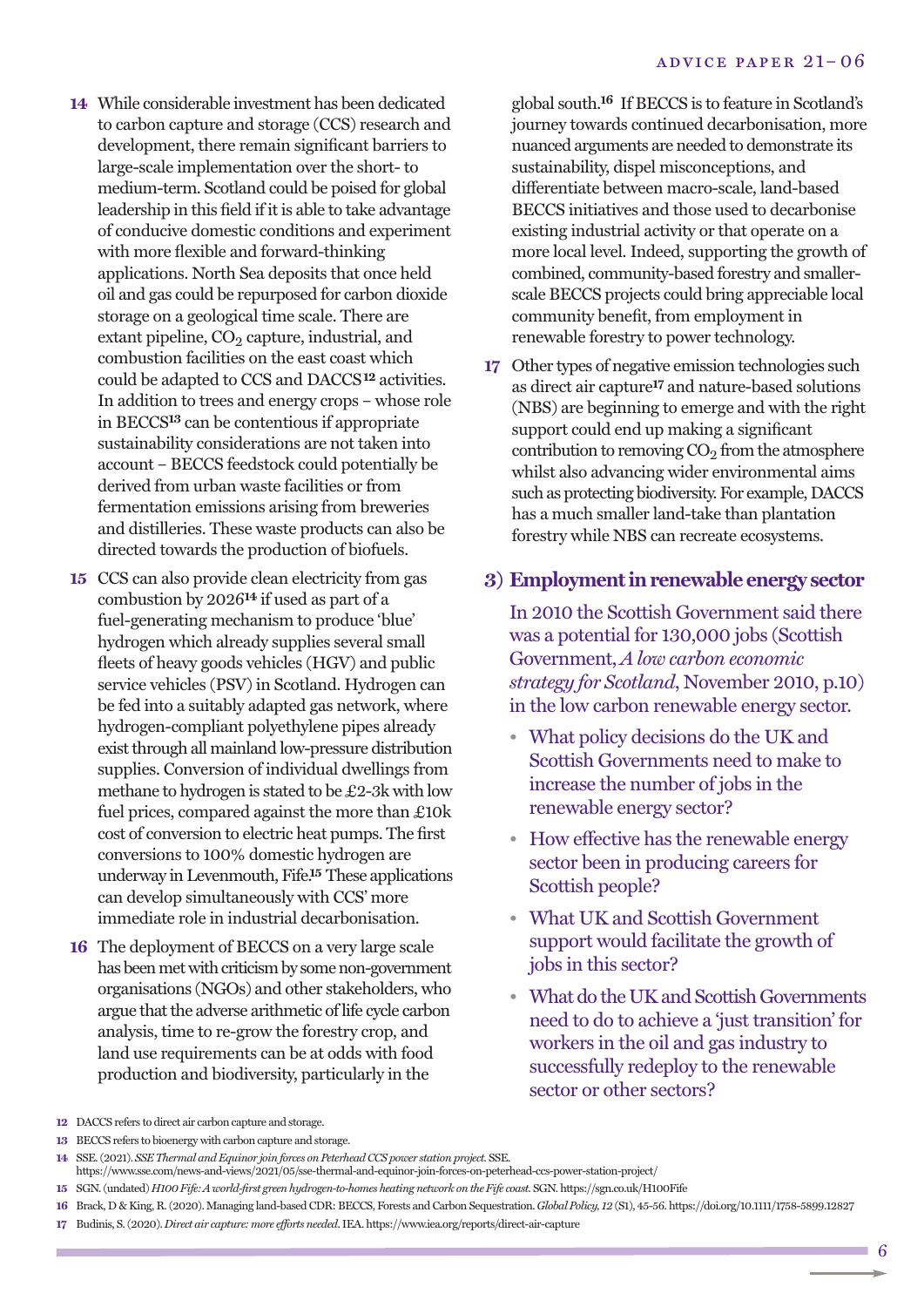- 18 It was agreed that the Scottish renewables sector has not been particularly successful at producing careers for Scottish people to date. The Scottish industrial base remains comparatively weak by international standards and currently cannot offer the same quality guarantee as foreign manufacturers. According to the Just Transition Commission, the quest to deliver renewables projects at the lowest cost when bidding for Contracts for Difference (CfD) may have had adverse implications on the development of a local supply and labour chain in Scotland. As such, there could be scope to | re-examine the current CfD design and consider how it might be reformed so that price is no longer the sole driver behind successful bids and alternative measures such as a project's contribution to the local economy are afforded greater weight in the bid appraisal process. **18** This may be particularly important from 2021 onwards, when low carbon projects for CCS, DACCS, and hydrogen are expected to be awarded.
- **19** While the construction of renewable and low carbon energy infrastructure could generate jobs in the short-term, the development of a local supply chain for operation and maintenance (O&M) services will provide Scotland with a higher value and more sustainable source of economic benefit. Whole life carbon costs could be made a mandatory consideration during the assessment of project tenders, thereby giving further advantage to local suppliers of materials, local labour, and local added value products. There is also potential to upgrade existing portinfrastructure on both the east and west coasts as part of supply chain development, particularly deep water facilities for offshore wind. This could help to revitalise coastal communities that have suffered economic hardships and population loss in the wake of declines in the fishing industry.As Scotland is currently facing significant rates of depopulation among its rural and island communities, such an initiative could help to ensure these communities remain viable and encourage inward migration. COVID-19 has also exposed

the reliance of many rural and island communities on tourism. Developing local supply chains could thus help to diversify and enhance the resilience of Scotland's rural economies.

- **20** Government must also provide reassurance to oil and gas workers that retraining to work in other parts of the energy sector will be worth the effort and will indeed lead to meaningful and stable employment. Simplifying the reskilling process through the use of skills passports**19** and other mechanisms could also encourage more people to make the switch, as the time and money that are currently required to retrain could be a disincentive. It will also be important to remember that the oil and gas sector is not homogenous. Some workers have skills that can more readily be adapted or transferred to accommodate career shifts into related sectors such as renewable energy. However, others are employed in more peripheral capacities, such as hospitality or public relations. Although these jobs may transfer into the renewables industry less readily and directly, the generic skills these workers hold are re-deployable across a number of sectors. Diversification strategies for regions such as north-east Scotland can consider such skills within regional economic diversification strategies and offer targeted support as part of wider retraining programmes to ensure workers in supporting industries are not left behind.
- **18** The Just Transition Commission has observed that many in the oil and gas sector are cognisant of the challenges that are facing the sector and are indeed willing to leave the industry for more secure opportunities. **20** This suggests we have moved pastthe need for a persuasive narrative and should instead focus on how such a transition can be implemented and supported in practice.

**18** Just Transition Commission.(2021). *A national mission towards a fairer, greener Scotland.* https://www.gov.scot/publications/transition-commission-national-mission-fairer-greener-scotland/

**<sup>19</sup>** Askills passportis a tool or documentin which people to record their skills, competences, and knowledge.These can reflect both formal, informal, and non-formal learning. **20** Just Transition Commission.(2021). *A national mission towards a fairer, greener Scotland.*

https://www.gov.scot/publications/transition-commission-national-mission-fairer-greener-scotland/